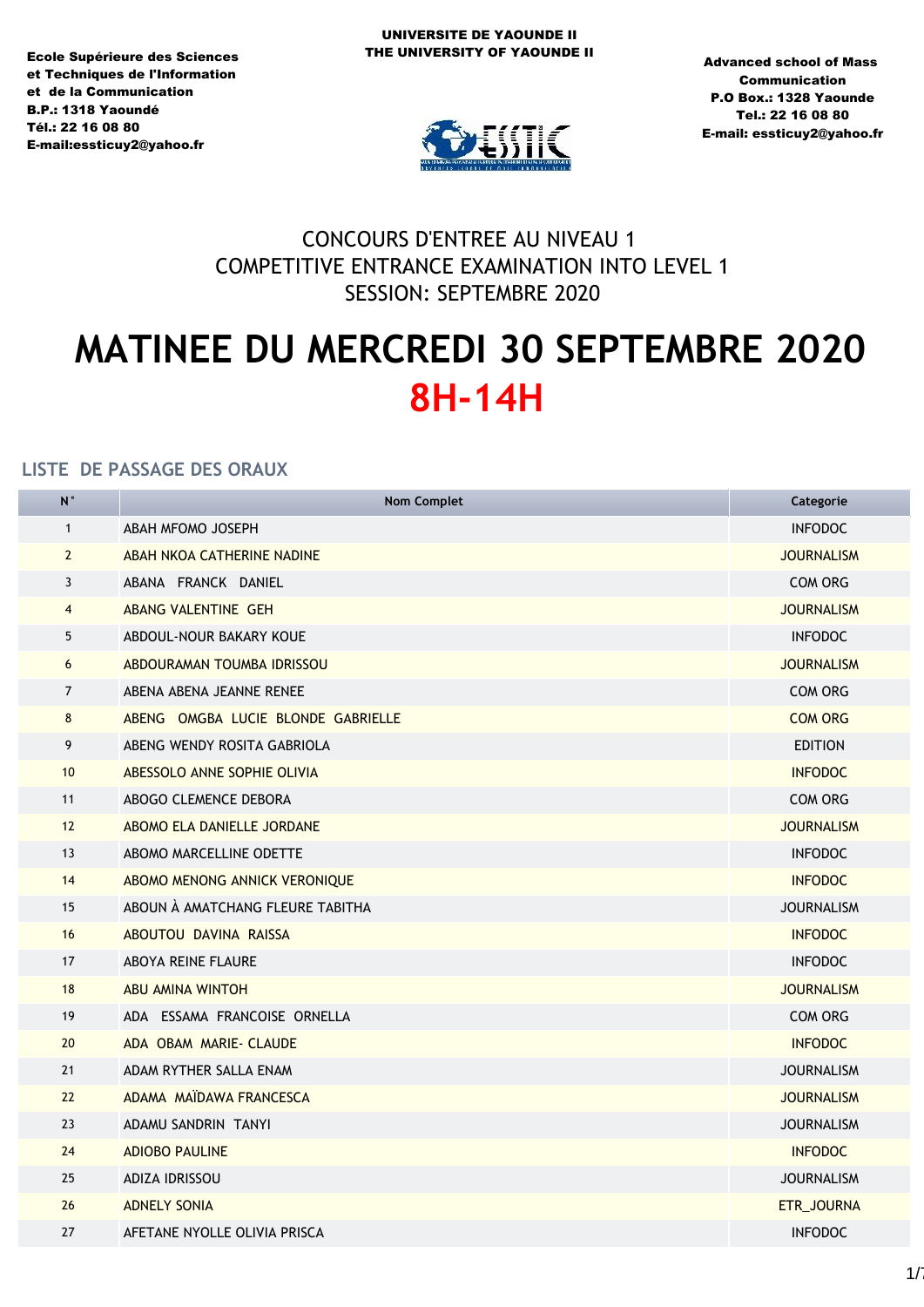| N               | <b>Nom Complet</b>                                              | Categorie         |  |  |
|-----------------|-----------------------------------------------------------------|-------------------|--|--|
| 28              | AFIANA LI ENIX CHERELLE                                         | <b>COM ORG</b>    |  |  |
| 29              | AFUNDANG MARIVONE YUNINUI                                       | <b>EDITION</b>    |  |  |
| 30 <sup>°</sup> | AGNAMA AYISSI MARIE FRANCINE                                    | <b>EDITION</b>    |  |  |
| 31              | AHMADOU OUMAROU                                                 | <b>INFODOC</b>    |  |  |
| 32              | <b>AISHATOU MOUSSAA</b>                                         | <b>COM ORG</b>    |  |  |
| 33              | AISSATOU LATTANG VANESSA HAMADOU                                | <b>PUBLICITE</b>  |  |  |
| 34              | AISSATOU SERVICE DATSIA                                         | ETR_JOURNA        |  |  |
| 35              | AISSATOU ADAMOU                                                 | <b>JOURNALISM</b> |  |  |
| 36              | AKAM OUTCHOKO CERENA RACONE                                     | <b>COM ORG</b>    |  |  |
| 37              | AKAMBA BENGONO MARTHE DIANE                                     | <b>JOURNALISM</b> |  |  |
| 38              | <b>AKAMBA CHARLES GAEL</b>                                      | <b>INFODOC</b>    |  |  |
| 39              | AKEDE MENDOUGA SYLVANIE NELLY                                   | <b>INFODOC</b>    |  |  |
| 40              | AKERE ABOGHE GRACE ALEXIA NAOMIE                                | ETR_JOURNA        |  |  |
| 41              | AKIY PROMIS CHOU                                                | <b>JOURNALISM</b> |  |  |
| 42              | AKOUMA ABAMBA GODEFROY                                          | <b>COM ORG</b>    |  |  |
| 43              | AKUM GAELLE RITA ACHA                                           | <b>EDITION</b>    |  |  |
| 44              | ALEGA BEKONO MARIE THERESSE BOUQUET                             | <b>JOURNALISM</b> |  |  |
| 45              | ALIMA BIBEGA VIRGINIE DORCAS<br><b>COM ORG</b>                  |                   |  |  |
| 46              | <b>INFODOC</b><br>ALIMA MBARGA MARGUERITE                       |                   |  |  |
| 47              | ALIMA MBENTI JUDITH DIANE<br><b>EDITION</b>                     |                   |  |  |
| 48              | ALIME BANDO DAFNY<br><b>PUBLICITE</b>                           |                   |  |  |
| 49              | <b>ALIPA GEDEON</b><br><b>JOURNALISM</b>                        |                   |  |  |
| 50              | AMA SANGONA BEDIE HIDE EMILIE DIANE ESTHER<br><b>JOURNALISM</b> |                   |  |  |
| 51              | <b>COM ORG</b><br>AMADAGANA MAFOMA LOREN JOYCE                  |                   |  |  |
| 52              | AMAGUIGA AUDREY STELLA<br><b>JOURNALISM</b>                     |                   |  |  |
| 53              | AMANA MBIA MICHEL<br><b>JOURNALISM</b>                          |                   |  |  |
| 54              | AMAYA EBANGA JEANNE TATIANA<br><b>PUBLICITE</b>                 |                   |  |  |
| 55              | AMBANI BERNADETTE AGNES                                         | <b>INFODOC</b>    |  |  |
| 56              | AMBELA MOUNLOM DYLAN BRICE                                      | <b>JOURNALISM</b> |  |  |
| 57              | AMBOMO AUDREY CUNEGONDE                                         | <b>JOURNALISM</b> |  |  |
| 58              | AMBUAKWE PAULINE ENGUWEI<br><b>JOURNALISM</b>                   |                   |  |  |
| 59              | AMINATOU AMADOU OUMATE                                          | COM ORG           |  |  |
| 60              | AMOGO JITHRANS ASHLEY                                           | <b>PUBLICITE</b>  |  |  |
| 61              | AMOUGOU TCHOUPA CHARLAINE ERYDICE                               | <b>PUBLICITE</b>  |  |  |
| 62              | AMOUGOU MARTIN NARCISSE<br><b>JOURNALISM</b>                    |                   |  |  |
| 63              | AMVAN MARTINE<br><b>INFODOC</b>                                 |                   |  |  |
| 64              | AMYE PAULINE MYLENE AUDREY<br><b>JOURNALISM</b>                 |                   |  |  |
| 65              | ANANA AYISSI FRIDOLINE FRANÇOISE<br><b>JOURNALISM</b>           |                   |  |  |
| 66              | ANATOU MAMA SALISSOU<br><b>JOURNALISM</b>                       |                   |  |  |
| 67              | ANDANG MARIE SYLVANA                                            | <b>INFODOC</b>    |  |  |
| 68              | ANDELA MVOGO MARIE BERNADETTE                                   | <b>PUBLICITE</b>  |  |  |
| 69              | ANDJE AKONO ACHILE ERICK                                        | <b>INFODOC</b>    |  |  |
| 70              | ANDZAMA EFOGO PERSIS JOSELYNE                                   | <b>EDITION</b>    |  |  |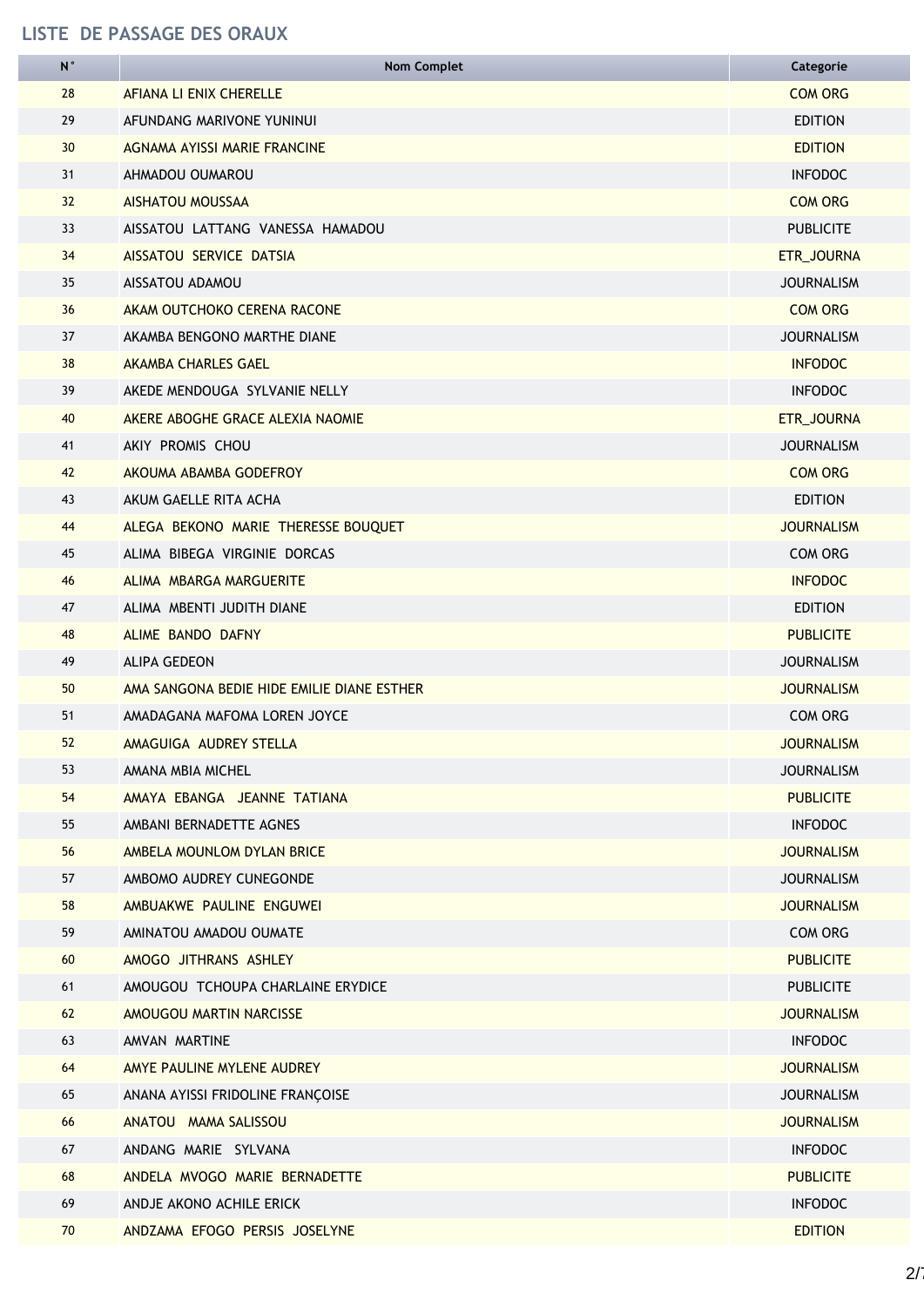| N   | <b>Nom Complet</b>                                      | Categorie         |  |  |
|-----|---------------------------------------------------------|-------------------|--|--|
| 71  | ANEGUE EKENGUE NOEL MARIE                               | <b>INFODOC</b>    |  |  |
| 72  | ANGO NLEME ANGE MICHELE CAROLINE                        | <b>EDITION</b>    |  |  |
| 73  | ANGOULA OWONO SIMONE ELENA                              | <b>JOURNALISM</b> |  |  |
| 74  | ANGOUNOU FOUDA RIKY FRANCKLIN LOIC                      | <b>EDITION</b>    |  |  |
| 75  | ANGUE OLOUNOU ANAIS                                     | <b>COM ORG</b>    |  |  |
| 76  | ANGUE NNA MARIE FRANCE                                  | <b>COM ORG</b>    |  |  |
| 77  | ANGUEDAKA GRACE HORCHELLE                               | <b>PUBLICITE</b>  |  |  |
| 78  | ANOUYOK JUIKOM LINE STEFIE                              | <b>COM ORG</b>    |  |  |
| 79  | ARSENE - JOEL BENYONE                                   | COM ORG           |  |  |
| 80  | ASSIENE ASSALA GHISLAIN MACAIDE                         | <b>JOURNALISM</b> |  |  |
| 81  | ASSIMEZELE GABRIELLE MICHELE                            | COM ORG           |  |  |
| 82  | <b>ASSOM GERALDINE</b>                                  | <b>INFODOC</b>    |  |  |
| 83  | ATAMBA MBIDA DORCAS                                     | <b>PUBLICITE</b>  |  |  |
| 84  | ATANGANA BENJAMIN                                       | <b>INFODOC</b>    |  |  |
| 85  | ATANGANA MEFOUMENA CHARLOTTE LAFORTUNE                  | <b>EDITION</b>    |  |  |
| 86  | ATANGANA PATRICE                                        | <b>JOURNALISM</b> |  |  |
| 87  | ATANGANA ATANGANA CHARLY CHRISTOPHE                     | <b>INFODOC</b>    |  |  |
| 88  | ATANGANA JUSTINE VANESSA<br><b>COM ORG</b>              |                   |  |  |
| 89  | ATANGANA MENGOMO CLEMENCE MAGUY                         | <b>JOURNALISM</b> |  |  |
| 90  | <b>ATCHENE BENEDICT</b><br><b>JOURNALISM</b>            |                   |  |  |
| 91  | ATE-ALAH VANESSA MBONUH                                 |                   |  |  |
| 92  | ATEBA AKONG ORNELLA THERESE                             | <b>INFODOC</b>    |  |  |
| 93  | ATEBA ESSOUGOU MARIE JOYCE DIANE                        | <b>JOURNALISM</b> |  |  |
| 94  | ATEBA MARIE HUBERT                                      | <b>PUBLICITE</b>  |  |  |
| 95  | <b>JOURNALISM</b><br>ATEH EMELYNNE ACHOASAH             |                   |  |  |
| 96  | ATEMKENG AWOUNTIA STESSIE MERVEILLE<br><b>PUBLICITE</b> |                   |  |  |
| 97  | ATOUBA MA'A STEPHANE WILLIAMS<br><b>JOURNALISM</b>      |                   |  |  |
| 98  | ATOUGA JEANNE D'ARC DARCY                               | <b>INFODOC</b>    |  |  |
| 99  | ATSAMA MESSA JEANNETTE POPINA                           | COM ORG           |  |  |
| 100 | ATSOA CYRIELLE FLORENCE                                 | <b>COM ORG</b>    |  |  |
| 101 | ATYAM TIATI LORIE                                       | <b>PUBLICITE</b>  |  |  |
| 102 | ATYAM AWOA VERANE ALEXANDRE                             | <b>COM ORG</b>    |  |  |
| 103 | AVIDI AYISSI MARIE CLAUDE                               | <b>EDITION</b>    |  |  |
| 104 | AWANGA MBEBI YOLANDE LETISIA                            | <b>INFODOC</b>    |  |  |
| 105 | AWONO ESSENGUE JOSEPH HONORE                            | COM ORG           |  |  |
| 106 | AWONO MVOGO JULIEN LIONEL                               | <b>JOURNALISM</b> |  |  |
| 107 | AYANGMA JUSTIN                                          | <b>JOURNALISM</b> |  |  |
| 108 | AYENE MBASSI IRENE DIANE MELODIE<br><b>PUBLICITE</b>    |                   |  |  |
| 109 | AYI ETOUNDI BERNARD TRESOR<br>COM ORG                   |                   |  |  |
| 110 | AYISSI FOUDA MARIE CHRISTELLE                           | <b>JOURNALISM</b> |  |  |
| 111 | AYISSI ELLA TAMICA ROSE                                 | <b>EDITION</b>    |  |  |
| 112 | <b>AYISSI FRANCOISE CLARISE</b>                         | <b>COM ORG</b>    |  |  |
| 113 | AYISSI MAX ALVINE VANESSA                               | COM ORG           |  |  |

j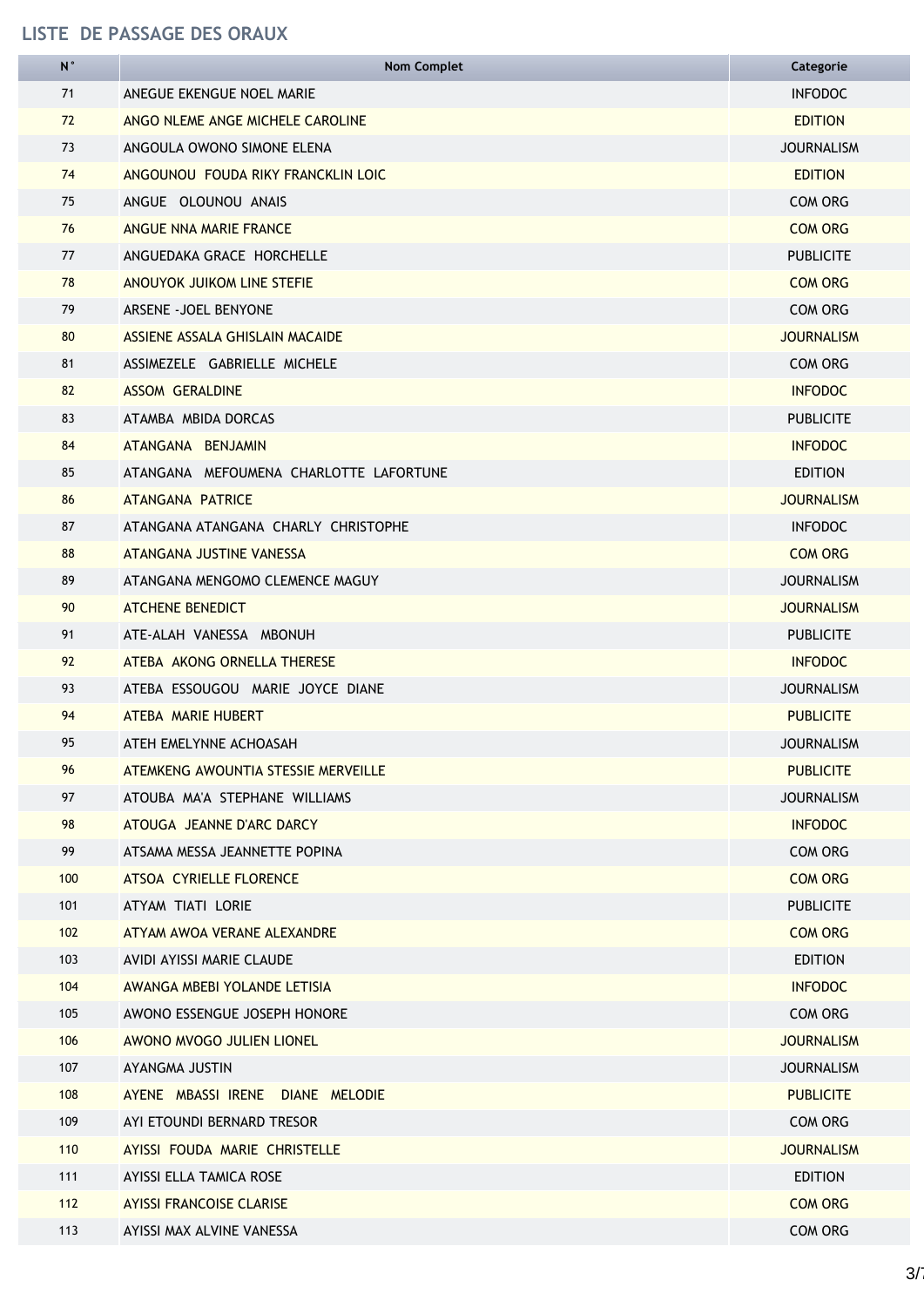| ${\sf N}$ | <b>Nom Complet</b>                  | Categorie         |
|-----------|-------------------------------------|-------------------|
| 114       | AYO MBIDA MARIE BRINDA              | <b>COM ORG</b>    |
| 115       | AZEFACK NGEMITA LAETICIA DANIELLE   | <b>EDITION</b>    |
| 116       | <b>AZEME SERGE ARNAUD</b>           | <b>JOURNALISM</b> |
| 117       | <b>AZUMBI AUDREY</b>                | <b>EDITION</b>    |
| 118       | BAHANA SANDRA RACHEL                | <b>PUBLICITE</b>  |
| 119       | <b>BAHANE LIKMO ELISE</b>           | <b>INFODOC</b>    |
| 120       | <b>BAKAIWE MATHIEU</b>              | <b>JOURNALISM</b> |
| 121       | BAKENA JEANNE DANIELLE              | COM ORG           |
| 122       | <b>BALA NKODO JEAN MARIE ROLAND</b> | <b>COM ORG</b>    |
| 123       | BALANA DOROTHEE ESTELLE CHRISTINE   | <b>INFODOC</b>    |
| 124       | BALEMBA CECILIA KALANG              | <b>PUBLICITE</b>  |
| 125       | BALLA MEBE SANDRINE DIANE           | <b>COM ORG</b>    |
| 126       | <b>BALLA CLAUDE INES</b>            | <b>JOURNALISM</b> |
| 127       | <b>BAME OLIVE BLOSSOM ANUPONG</b>   | <b>COM ORG</b>    |
| 128       | <b>BANA BINDZI JULIETTE</b>         | <b>INFODOC</b>    |
| 129       | BANAKEN ERIC LANDRY                 | <b>INFODOC</b>    |
| 130       | BANDOLO MAREINE ORNELLA             | <b>PUBLICITE</b>  |
| 131       | BANG VERNET DE JUVET                | <b>JOURNALISM</b> |
| 132       | BANOCK SERGE PATRICK                | <b>PUBLICITE</b>  |
| 133       | BARIKA BRITNEY MUYANG               | <b>COM ORG</b>    |
| 134       | BATCHOU SAMNGA ARMEL DAVY           | <b>COM ORG</b>    |
| 135       | <b>BATOG VERONIQUE LESLIE</b>       | COM ORG           |
| 136       | <b>BAYIHA DICKOUM HENRI</b>         | <b>COM ORG</b>    |
| 137       | <b>BECKEN ACHIRI FABRICE</b>        | <b>COM ORG</b>    |
| 138       | BEDIBOUME BOBOAMA INES LANDRADA     | <b>COM ORG</b>    |
| 139       | BEDIGA ATANGANA ANNE LAFORTUNE      | <b>JOURNALISM</b> |
| 140       | <b>BEKONO LEONIE BRENDA</b>         | <b>INFODOC</b>    |
| 141       | <b>BEKONO MICHELE HILARY</b>        | COM ORG           |
| 142       | BELA ESSAMA MARIE RACHEL            | <b>JOURNALISM</b> |
| 143       | BELA JEANNE D'ARC ARMELLE           | <b>JOURNALISM</b> |
| 144       | BELA ABENA AGNES DIANE              | <b>COM ORG</b>    |
| 145       | BELINGA EDANG SERGE ERIC            | <b>JOURNALISM</b> |
| 146       | BELL NGUIMBOUS WILLIAMS RAPHAEL     | <b>COM ORG</b>    |
| 147       | BELLA AMOUGOU ROSE HORCHELLE        | <b>PUBLICITE</b>  |
| 148       | <b>BELLA HORTENCSE</b>              | <b>COM ORG</b>    |
| 149       | BELLA MARIE LOUISE VICKY            | <b>COM ORG</b>    |
| 150       | BELLA BRENDA BLANCHE                | <b>JOURNALISM</b> |
| 151       | BELOMO MAMA DIEUDONNE               | <b>JOURNALISM</b> |
| 152       | <b>BESONG MARTHA ENOW</b>           | <b>JOURNALISM</b> |
| 153       | BESSOLO AYISSI ARIANE CLAIRE        | COM ORG           |
| 154       | BEYEBESSE BERTHE DORIS JOLIE        | <b>PUBLICITE</b>  |
| 155       | <b>BIABA BANG ESTELLE</b>           | <b>JOURNALISM</b> |
| 156       | <b>BIDIMA ONGUI ODILE SIDONIE</b>   | <b>COM ORG</b>    |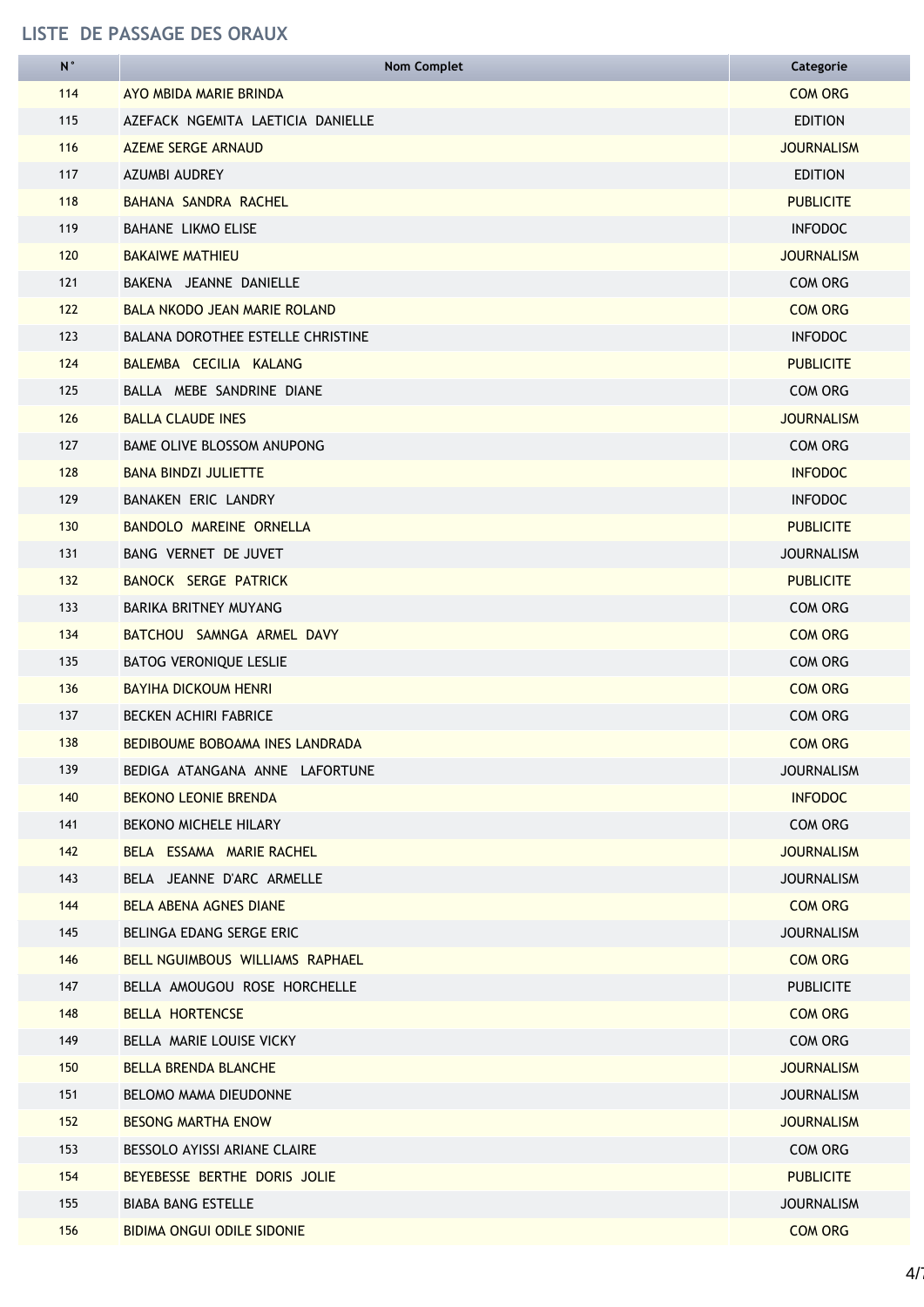| ${\sf N}$ | <b>Nom Complet</b>                        | Categorie         |
|-----------|-------------------------------------------|-------------------|
| 157       | BIDJA ZOALANG FLORENCE EMMANUEL           | <b>JOURNALISM</b> |
| 158       | BIHINA MANGA BENOÎT ULRICH BLONDEL        | <b>JOURNALISM</b> |
| 159       | BILE CASSANDRA LEA                        | COM ORG           |
| 160       | <b>BILLIGHA SALLA VICTOIR HUGUES</b>      | <b>COM ORG</b>    |
| 161       | BILOA BELINGA ORNELLA                     | <b>PUBLICITE</b>  |
| 162       | <b>BILOA NDONGO DIANA LAREINE</b>         | <b>JOURNALISM</b> |
| 163       | BILOCK NAMA MEGANE EPHRASIE               | <b>EDITION</b>    |
| 164       | BINAME NOUMB MARINA LAURE                 | <b>INFODOC</b>    |
| 165       | <b>BINELI EBOGO JEAN PIERRE</b>           | COM ORG           |
| 166       | BINYOM KEANNE MARCELLE THERESA            | <b>JOURNALISM</b> |
| 167       | BIRANG OMBONO ARIELLE LEONIE              | <b>COM ORG</b>    |
| 168       | BIRIKEM A MEKAM ABI LAURENCE              | <b>EDITION</b>    |
| 169       | <b>BISSAY MADELEINE VICTOIRE</b>          | COM ORG           |
| 170       | BISSENE EYEBE VENERANDE HERMINE           | <b>INFODOC</b>    |
| 171       | BISSIONGOL BEYOKOL AURLUS                 | COM ORG           |
| 172       | <b>BISSO AYISSI ANNE LORETHA</b>          | <b>COM ORG</b>    |
| 173       | <b>BITAM NGNI BRENDA CAMILLE</b>          | <b>JOURNALISM</b> |
| 174       | <b>BITOMO JEANNETTE GLWADYS</b>           | <b>INFODOC</b>    |
| 175       | <b>BIWOLO CHISTINE SONIA</b>              | COM ORG           |
| 176       | <b>BIYA FRANCK OLIVIER</b>                | <b>JOURNALISM</b> |
| 177       | BIYEBE JUSTIN PATRICK ORPHE               | COM ORG           |
| 178       | MARIE JEANNETTE<br><b>BOBO</b>            | <b>PUBLICITE</b>  |
| 179       | <b>BODO ETONO MARTHE PULCHERIE</b>        | <b>JOURNALISM</b> |
| 180       | <b>BODO JEANNE MICHELLE</b>               | <b>PUBLICITE</b>  |
| 181       | BOITTIAUX ENYEGUE ODILE SANDRA            | COM ORG           |
| 182       | <b>BOLIOKON SIL ESTELLE FLORE NICAISE</b> | <b>COM ORG</b>    |
| 183       | <b>BOMBEY BIBSMANN BIBIMNWI</b>           | <b>JOURNALISM</b> |
| 184       | <b>BONDJE LAURENT SERGE</b>               | <b>JOURNALISM</b> |
| 185       | BOTH JEAN FRANC JUNIOR                    | <b>EDITION</b>    |
| 186       | BOUCHE SELEU HILARY COLLINS               | <b>EDITION</b>    |
| 187       | BOUEDJILA ANGOUANDE VEROUSCHA             | <b>JOURNALISM</b> |
| 188       | <b>BOUGUEM WAKAM PRISCILE EMILIE</b>      | <b>COM ORG</b>    |
| 189       | <b>BOULI LEONARD</b>                      | <b>PUBLICITE</b>  |
| 190       | <b>BOULOMEGUE EDMOND CHISTIAN</b>         | <b>COM ORG</b>    |
| 191       | BOYABACK LOLI LAURENCE JESSICA            | COM ORG           |
| 192       | <b>BUKA SHARON MAROMBI</b>                | <b>JOURNALISM</b> |
| 193       | CHEUGOUMPETHOU DIAMEDE                    | <b>EDITION</b>    |
| 194       | CHIA NELLY FUNEH                          | <b>PUBLICITE</b>  |
| 195       | <b>CHO LAURINE BIH</b>                    | COM ORG           |
| 196       | CHUANGUEU AKOUEMO INDIRA                  | <b>PUBLICITE</b>  |
| 197       | DABOP NOTEWO CEDRIC                       | <b>JOURNALISM</b> |
| 198       | DADA NOUBISSIE HERVE                      | <b>PUBLICITE</b>  |
| 199       | DAGUE BAHANE GODWE                        | COM ORG           |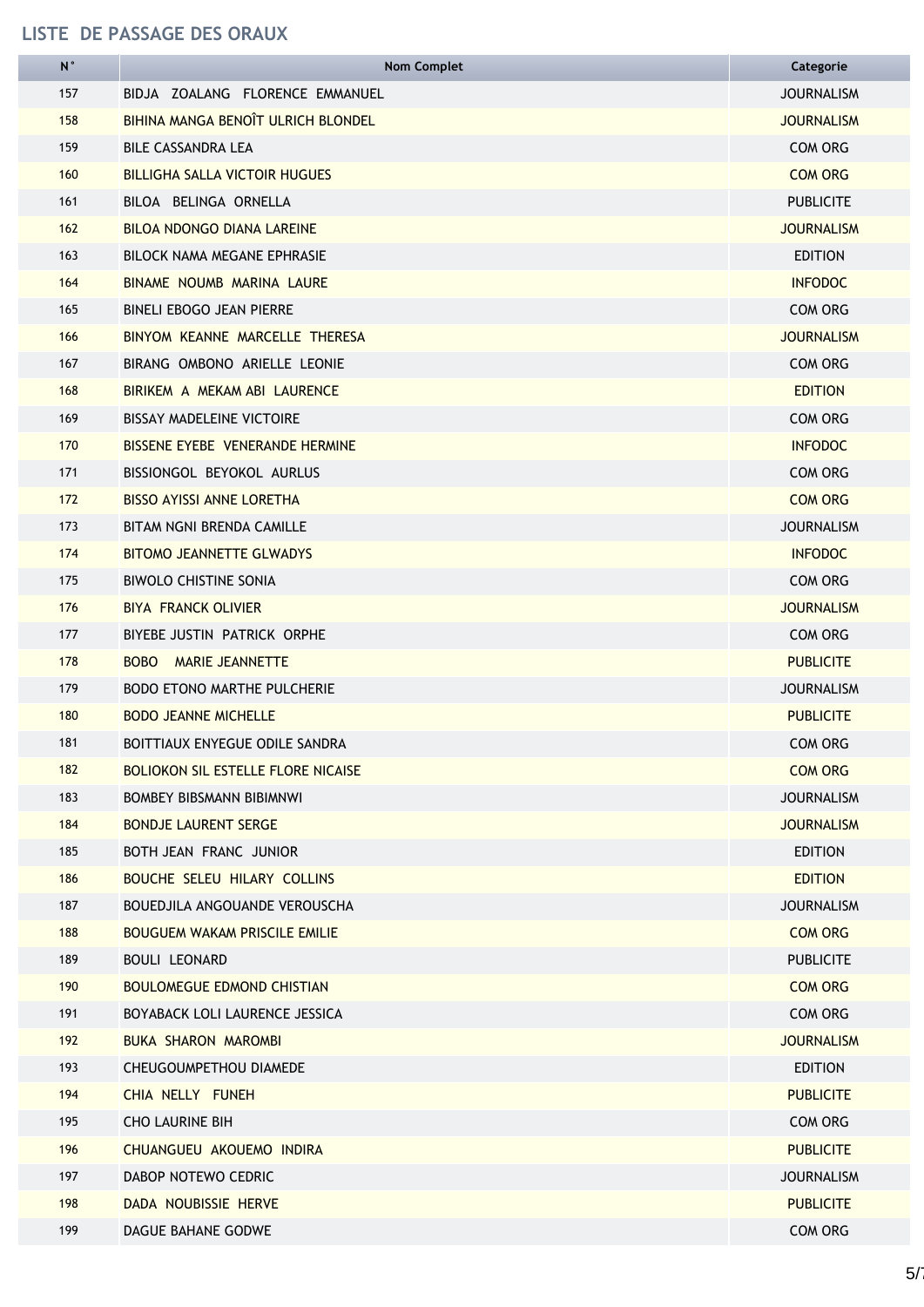| N   | <b>Nom Complet</b>                                 | Categorie         |  |  |
|-----|----------------------------------------------------|-------------------|--|--|
| 200 | <b>DAGUE-BA SIDOINE</b>                            | <b>JOURNALISM</b> |  |  |
| 201 | <b>DANE DAAWE INES</b>                             | <b>INFODOC</b>    |  |  |
| 202 | <b>DAPSIA LAOUA</b>                                | <b>JOURNALISM</b> |  |  |
| 203 | DART DE BIYE FRANCK DUCLAIR ALDOUCE                | <b>JOURNALISM</b> |  |  |
| 204 | <b>DEDI HAMADJAM ALICE</b>                         | <b>JOURNALISM</b> |  |  |
| 205 | DELI FERDINAND                                     | <b>INFODOC</b>    |  |  |
| 206 | <b>DEMANOU FTIO FALONE VANELLE</b>                 | <b>COM ORG</b>    |  |  |
| 207 | DEMGNE KAMGAING JULIE SANDRA                       | <b>COM ORG</b>    |  |  |
| 208 | DEMGNE KENMOGNE MERVEILLE CABRELLE                 | <b>COM ORG</b>    |  |  |
| 209 | DEYO DEFFO ANGE DESTINEE                           | COM ORG           |  |  |
| 210 | <b>DIANE LORIANE RAISSA ALAN</b>                   | <b>INFODOC</b>    |  |  |
| 211 | <b>DIEBOU MOKTOI BORIS</b>                         | COM ORG           |  |  |
| 212 | <b>DIGUERDA KALDI CECILE</b>                       | <b>INFODOC</b>    |  |  |
| 213 | DINEP SIME ELISEE                                  | <b>PUBLICITE</b>  |  |  |
| 214 | <b>DIONE BIYOUMA ESTHER CARELLE</b>                | <b>JOURNALISM</b> |  |  |
| 215 | DITAMEY MTSAMSO INNOCENT                           | COM ORG           |  |  |
| 216 | DJAMDOUDOU BELLO HENRIETTE                         | <b>EDITION</b>    |  |  |
| 217 | DJANTENG YAWAT ELVIRA DORINE                       | <b>PUBLICITE</b>  |  |  |
| 218 | <b>DJAZET CARNELLE DUVALE</b>                      | <b>COM ORG</b>    |  |  |
| 219 | DJIELE NGANDEU FRANCEL ERIC<br><b>PUBLICITE</b>    |                   |  |  |
| 220 | DJITTA GWETH AURELLE SANDRA<br><b>INFODOC</b>      |                   |  |  |
| 221 | <b>PUBLICITE</b><br>DJOB LYONNELLE FRANCOISE       |                   |  |  |
| 222 | DJODOM TOUNPING DARELLE LAURE<br><b>INFODOC</b>    |                   |  |  |
| 223 | <b>DJOFANG AMENDA CELESTINE</b><br><b>COM ORG</b>  |                   |  |  |
| 224 | DJOFANG BOUBA CELESTINE MERYL OULIDA<br>JOURNALISM |                   |  |  |
| 225 | <b>COM ORG</b><br><b>DJOMO ERWANN VIANNEY</b>      |                   |  |  |
| 226 | <b>DJOUGUE KEMEGNI SIMPLICE</b>                    | <b>JOURNALISM</b> |  |  |
| 227 | <b>DJOUKOUO CLARENCE</b>                           | <b>PUBLICITE</b>  |  |  |
| 228 | <b>DJOUMEKAM ROSANE HARCELLE</b>                   | <b>PUBLICITE</b>  |  |  |
| 229 | DJUIDJE KENMOE LARISSA                             | <b>EDITION</b>    |  |  |
| 230 | DONFACK ZETSOP ROXANE                              | <b>PUBLICITE</b>  |  |  |
| 231 | DOOH SISSACO LOUISE AUDE GWLADYS                   | COM ORG           |  |  |
| 232 | DOUGA JEAN DE DIEU                                 | <b>JOURNALISM</b> |  |  |
| 233 | <b>DOUKSOUM PAUL</b>                               | <b>JOURNALISM</b> |  |  |
| 234 | DOUMBA NDJENG WINNIE SOLANGE                       | <b>PUBLICITE</b>  |  |  |
| 235 | DOUNIYA LEONEL                                     | <b>JOURNALISM</b> |  |  |
| 236 | <b>DOUPONE ATTA GLADYS</b>                         | <b>INFODOC</b>    |  |  |
| 237 | <b>INFODOC</b><br>DOWANG BARANDI DAVID             |                   |  |  |
| 238 | DULE ASHERI JUDITH GAELLE                          | <b>JOURNALISM</b> |  |  |
| 239 | EBALE GEORGES B.                                   | <b>JOURNALISM</b> |  |  |
| 240 | EBANDA EBANGA MIREILLE MATHIEU                     | <b>EDITION</b>    |  |  |
| 241 | EBODE DONALD STEVE                                 | COM ORG           |  |  |